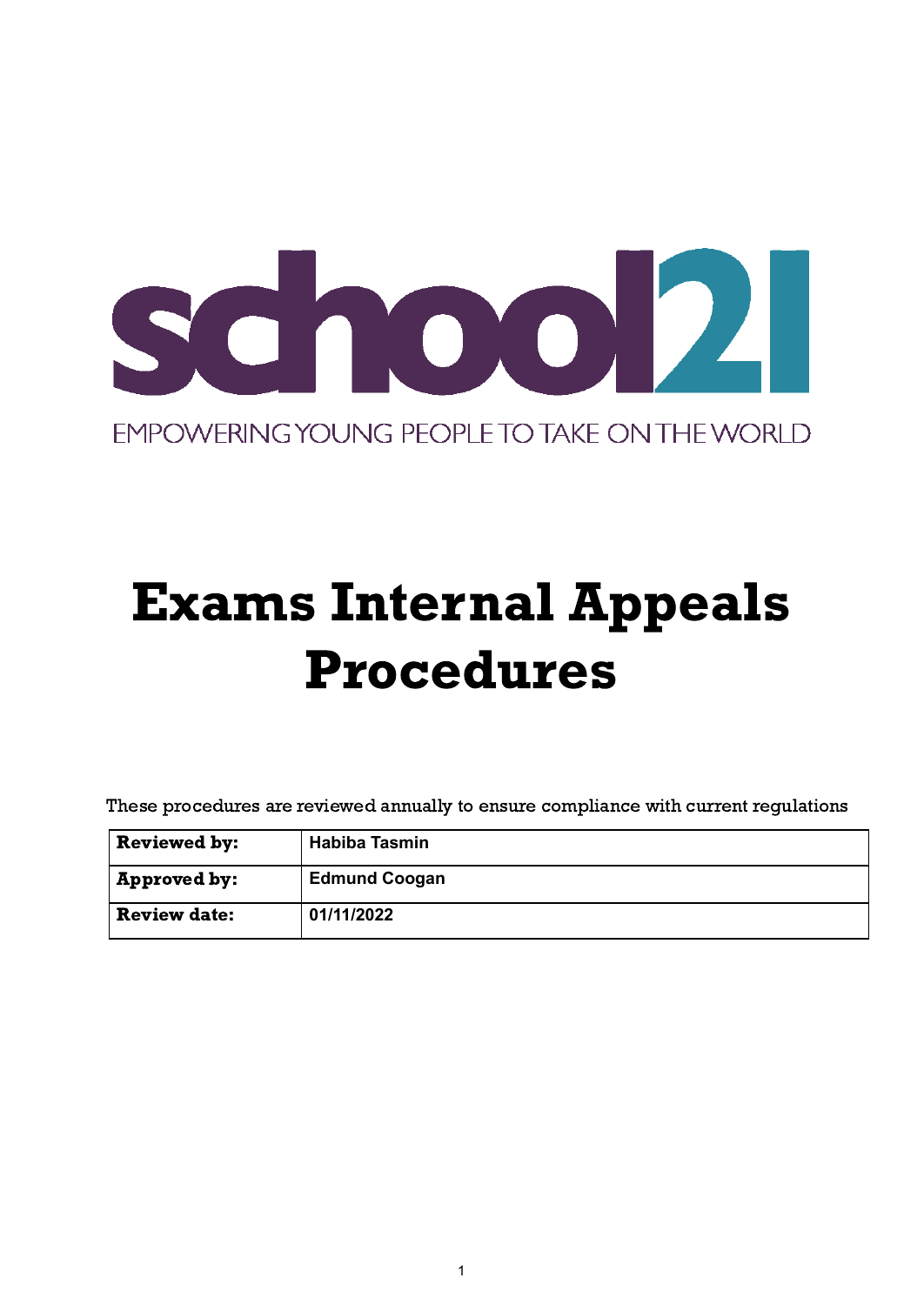# Key staff involved in internal appeals procedures

| Role                  | Name(s)                         |
|-----------------------|---------------------------------|
| <b>Head of centre</b> | Nicola Mason                    |
| <b>SLT</b> members    | Michele Bartharam/Edmund Coogan |
| <b>Exams officer</b>  | <b>Habiba Tasmin</b>            |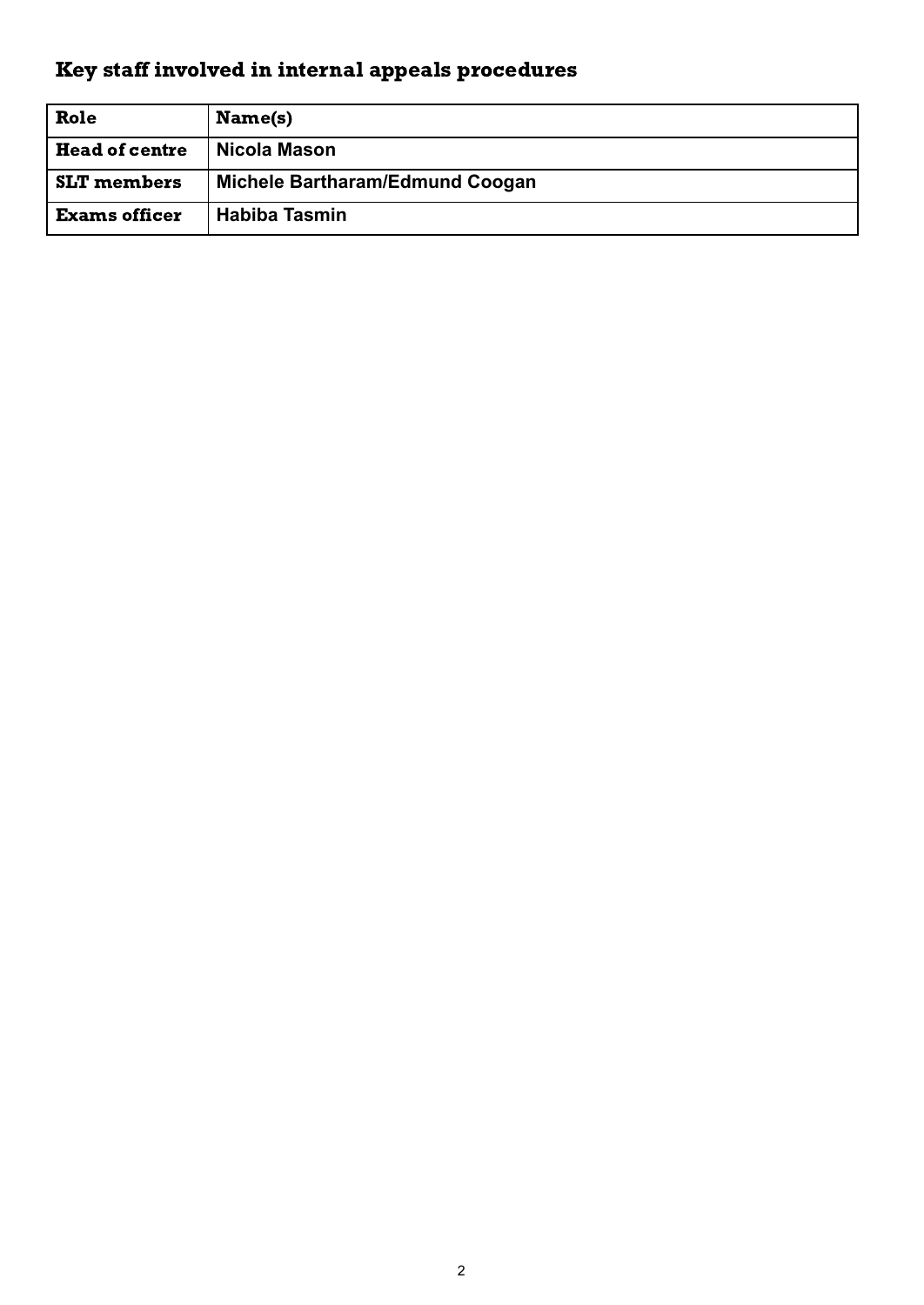## 1.Appeals against internal assessment decisions (centre assessed marks)

This procedure confirms School 21's compliance with JCQ's General Regulations for Approved Centres 2021-2022, section 5.7 that the centre has in place "a written internal appeals procedure relating to internal assessment decisions and to ensure that the details of this procedure are communicated, made widely available and accessible to all candidates" and that the centre "must inform candidates of their centre assessed marks. A candidate is allowed to request a review of the centre's marking before marks are submitted to the awarding body."

Certain components of GCSE and GCE (legacy GCE coursework, GCE and GCSE non-examination assessments) and other qualifications that contribute to the final grade of the qualification are internally assessed (marked) by the centre. The marks awarded (the internal assessment decisions) are then submitted by the deadline set by the awarding body for external moderation.

| Date                               | Qualification | Details                                                                            |
|------------------------------------|---------------|------------------------------------------------------------------------------------|
| No<br>dates<br>available<br>as yet | $CCSE(9-1)$   | Final date for submission of centre assessed marks (AQA,<br>OCR, Pearson and WJEC) |
|                                    | <b>GCE</b>    | Final date for submission of centre assessed marks (AQA,<br>OCR, Pearson and WJEC) |
|                                    | <b>GCSE</b>   | Final date for submission of Coursework marks (Edexcel)                            |

#### Deadlines for the submission of marks (Summer 2022 exam series)

School 21 is committed to ensuring that whenever its staff mark candidates' work this is done fairly, consistently and in accordance with the awarding body's specification and subject-specific associated documents.

School 21 ensures that all centre staff follow a robust Non-examination assessment policy (for the management of GCE and GCSE non-examination assessments). This policy details all procedures relating to non-examination assessments [(insert as applicable for your centre) for GCE, GCSE, Project qualifications (include any other qualifications delivered in your centre to which these procedures apply)], including the marking and quality assurance processes which relevant teaching staff are required to follow.

Candidates' work will be marked by staff who have appropriate knowledge, understanding and skills, and who have been trained in this activity. School 21 is committed to ensuring that work produced by candidates is authenticated in line with the requirements of the awarding body. Where a number of subject teachers are involved in marking candidates' work, internal moderation and standardisation will ensure consistency of marking.

On being informed of their centre assessed marks, if a candidate believes that the above procedures were not followed in relation to the marking of his/her work, or that the assessor has not properly applied the mark scheme to his/her marking, then he/she may make use of the appeals procedure below to consider whether to request a review of the centre's marking.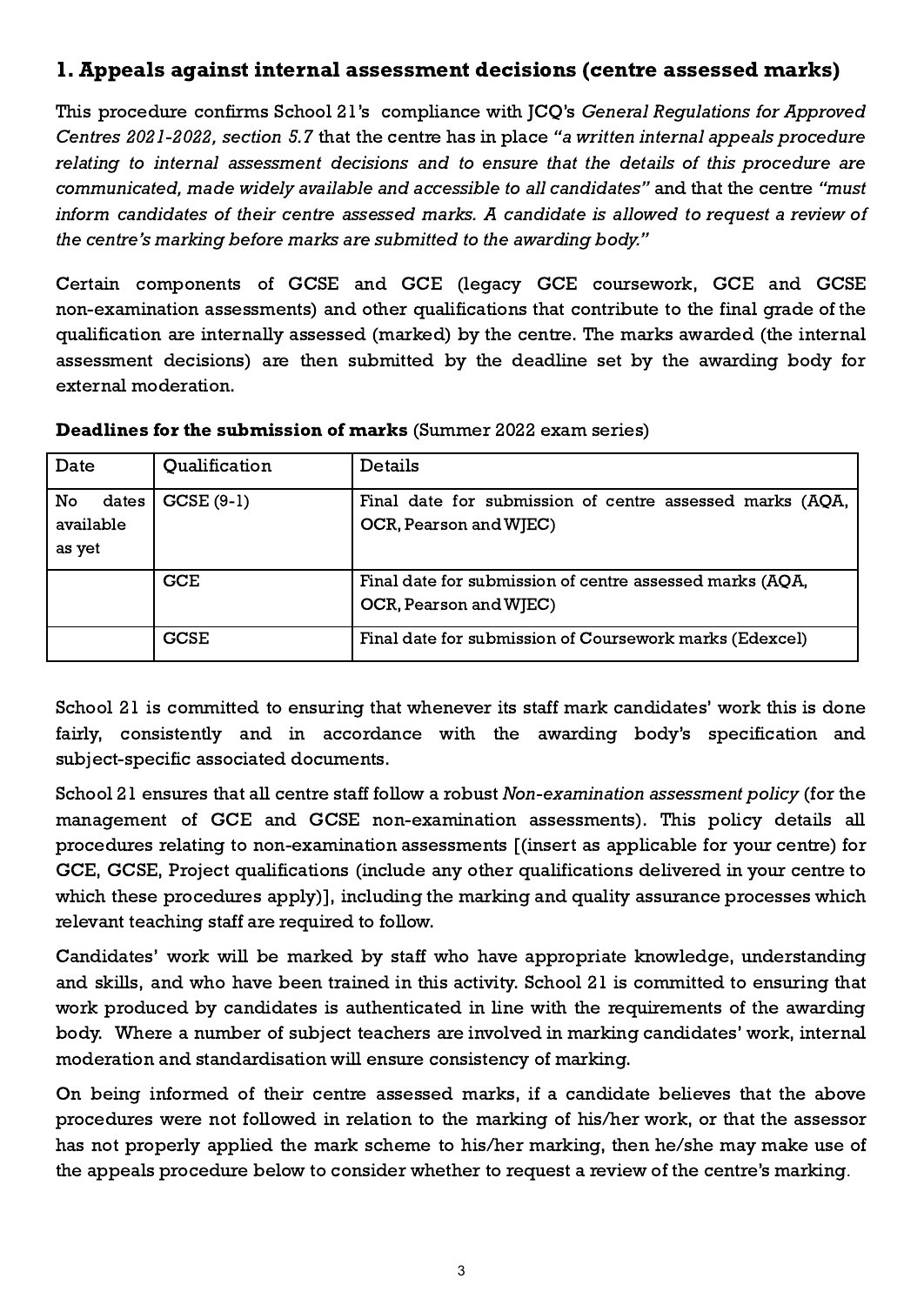#### School 21 will

- 1. ensure that candidates are informed of their centre assessed marks so that they may request a review of the centre's marking before marks are submitted to the awarding body.
- 2. inform candidates that they may request copies of materials (for example, a copy of their marked work, the relevant specification, the mark scheme and any other associated subject-specific documents) to assist them in considering whether to request a review of the centre's marking of the assessment.
- 3. having received a request for copies of materials, promptly make them available to the candidate 07 working days.
- 4. provide candidates with sufficient time in order to allow them to review copies of materials and reach a decision.
- 5. provide a clear deadline for candidates to submit a request for a review of the centre's marking. Requests will not be accepted after this deadline. Requests must be made in writing within [X calendar days] of receiving copies of the requested materials [insert your centre's process, for example – by completing the internal appeals form].
- 6. allow 07 working days for the review to be carried out, to make any necessary changes to marks and to inform the candidate of the outcome, all before the awarding body's deadline.
- 7. ensure that the review of marking is carried out by an assessor who has appropriate competence, has had no previous involvement in the assessment of that candidate and has no personal interest in the review.
- 8. instruct the reviewer to ensure that the candidate's mark is consistent with the standard set by the centre.
- 9. inform the candidate in writing of the outcome of the review of the centre's marking.

The outcome of the review of the centre's marking will be made known to the head of centre. A written record of the review will be kept and made available to the awarding body upon request.

The moderation process carried out by the awarding bodies may result in a mark change, either upwards or downwards, even after an internal review. The internal review process is in place to ensure consistency of marking within the centre, whereas moderation by the awarding body ensures that centre marking is line with national standards. The mark submitted to the awarding body is subject to change and should therefore be considered provisional.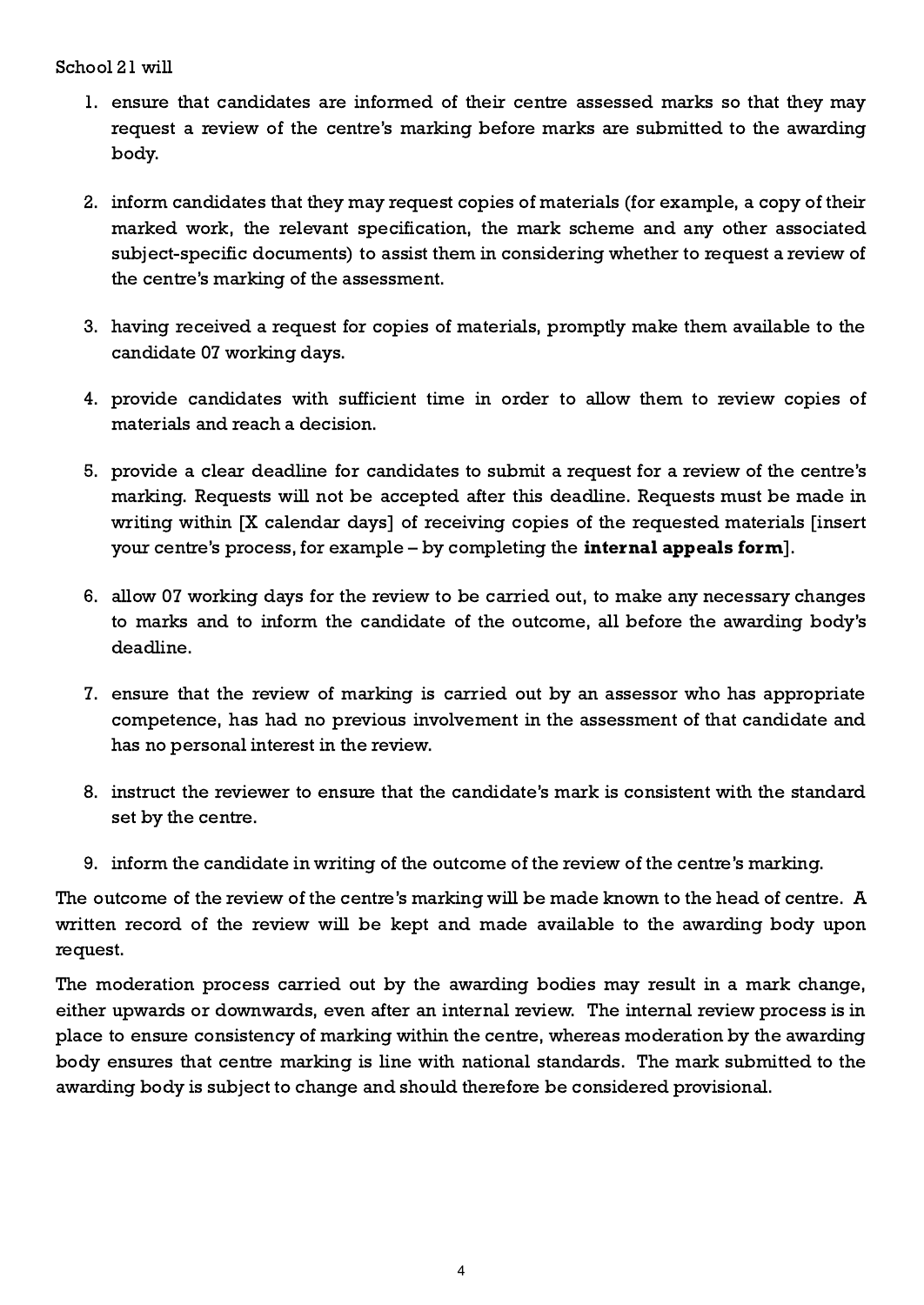#### The procedure (in grey font) is quoted directly from the JCQ publication Reviews of marking (centre [assessed](https://www.jcq.org.uk/exams-office/non-examination-assessments) [marks\)](https://www.jcq.org.uk/exams-office/non-examination-assessments)

### 2.Appeals against the centre's decision not to support a clerical check, a review of marking, a review of moderation or an appeal

This procedure confirms [Centre Name's] compliance with JCQ's General Regulations for Approved Centres 2021-2022, section 5.13 that the centre has in place "a written internal appeals procedure to manage disputes when a candidate disagrees with a centre decision not to support a clerical check, a review of marking, a review of moderation or an appeal..."

Following the issue of results, awarding bodies make post-results services available. [insert how this works in your centre, for example - Full details of these services, internal deadlines for requesting a service and fees charged are provided by the exams officer].

Candidates are also informed of the arrangements for post-results services **before** they sit any exams and the accessibility of senior members of centre staff immediately after the publication of results by [insert your centre's process detailing how candidates are informed].

If the centre or a candidate (or his/her parent/carer) has a concern and believes a result may not be accurate, a review of the result may be requested.

Reviews of Results (RoRs) offers three services.

- $\triangleright$  Service 1 clerical re-check
- $\triangleright$  Service 2 review of marking
- $\triangleright$  Service 3 review of moderation (this service is not available to an individual candidate)

Written candidate consent (informed consent via candidate email is acceptable) is required in all cases before a request for a RoR service 1 or 2 is submitted to the awarding body as with these services candidates' marks and subject grades may be lowered. Candidate consent can only be collected after the publication of results.

If a concern is raised about a particular examination result, [insert how this works in your centre, for example - the exams officer, teaching staff and head of centre will investigate the feasibility of requesting a review supported by the centre].

Where the centre does not uphold a request from a candidate, [insert your centre's policy on this, for example, the candidate may pay the appropriate RoR fee to the centre, and a request will be made to the awarding body on the candidate's behalf].

If the candidate (or his/her parent/carer) believes there are grounds to appeal against the centre's decision not to support a review, an internal appeal can be submitted to the centre [insert your centre's process, for example – by completing the internal appeals form] at least [X calendar days] prior to the internal deadline for submitting a request for a review.

The appellant will be informed of the outcome of his/her appeal [insert when – for example, before the internal deadline for submitting a RoR].

Following the RoR outcome, an external appeals process is available if the head of centre remains dissatisfied with the outcome and believes there are grounds for appeal. The JCQ publications Post-Results Services and JCQ Appeals Booklet (A guide to the awarding bodies'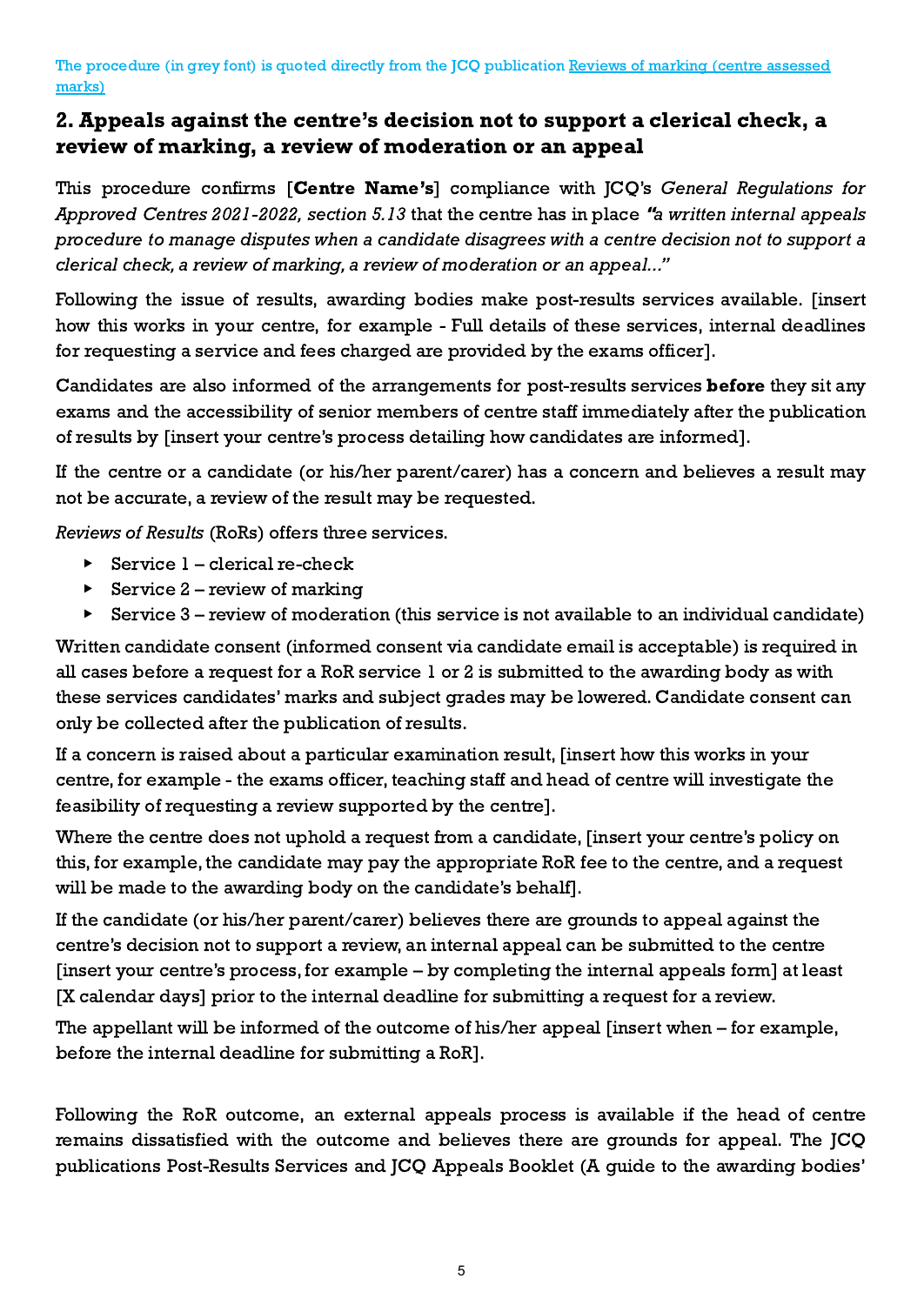appeals processes) will be consulted to determine the acceptable grounds for a preliminary appeal.

Where the head of centre is satisfied after receiving the RoR outcome, but the candidate (or his/her parent/carer) believes there are grounds for a preliminary appeal to the awarding body, a further internal appeal may be made to the head of centre. Following this, the head of centre's decision as to whether to proceed with a preliminary appeal will be based upon the acceptable grounds as detailed in the JCQ Appeals Booklet. Candidates or parents/carers are not permitted to make direct representations to an awarding body.

[Insert your centre's procedure here, for example - The internal appeals form should be completed and submitted to the centre within [X calendar days] of the notification of the outcome of the RoR. Subject to the head of centre's decision, this will allow the centre to process the preliminary appeal and submit to the awarding body within the required 30 calendar days of receiving the outcome of the review of results process. Awarding body fees which may be charged for the preliminary appeal must be paid to the centre by the appellant before the preliminary appeal is submitted to the awarding body (fees are available from the exams officer). If the appeal is upheld by the awarding body, this fee will be refunded by the awarding body and repaid to the appellant by the centre.]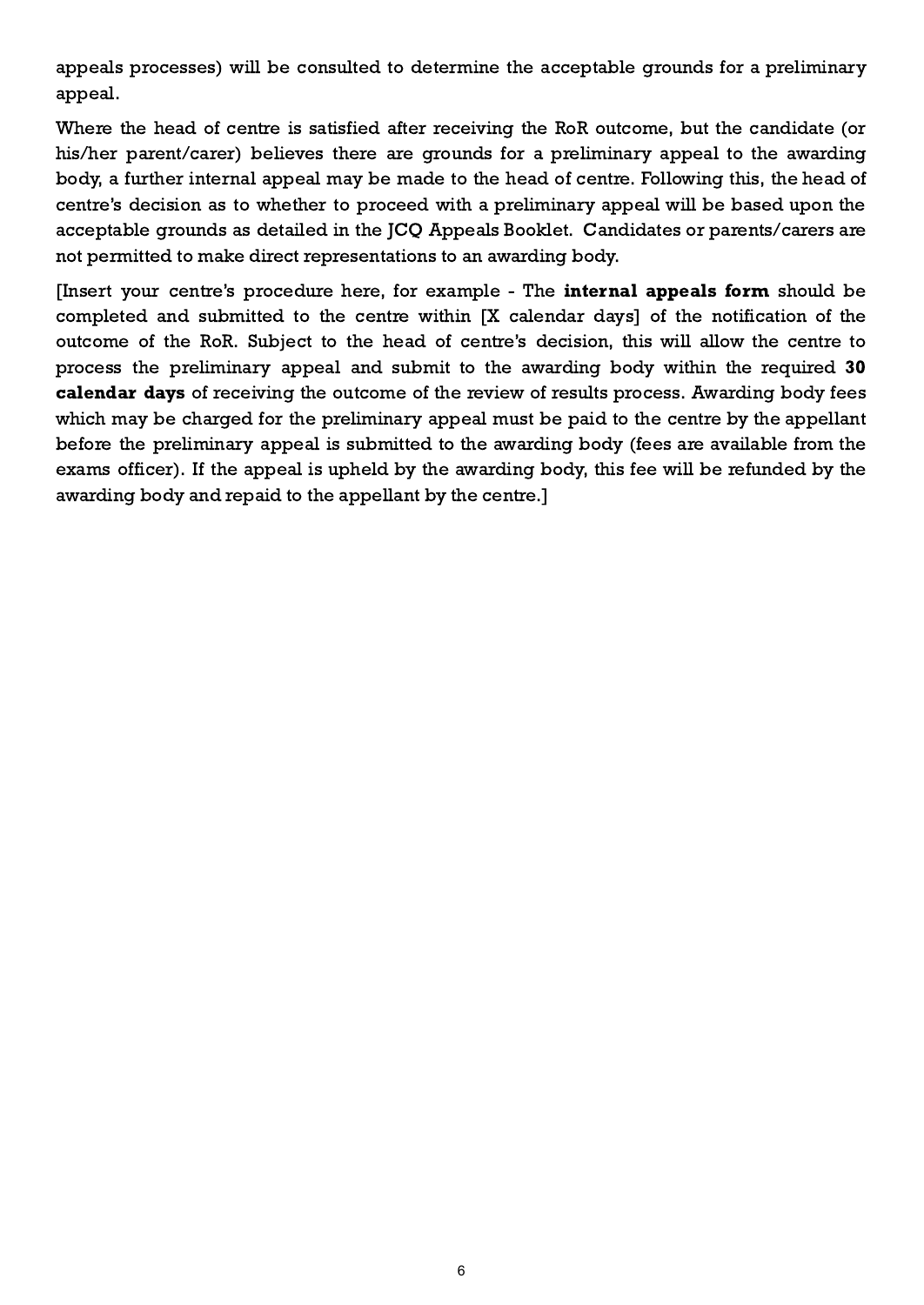|                                                                                                         | <b>FOR CENTRE USE ONLY</b> |  |  |
|---------------------------------------------------------------------------------------------------------|----------------------------|--|--|
| school2<br>FOR SUCCESS IN THE 21st CENTURY<br><b>Internal appeals form</b>                              | Date received              |  |  |
| Please tick box to indicate the nature of your appeal and complete<br>all white boxes on the form below | Reference No.              |  |  |

⬜ Appeal against an internal assessment decision and/or request for a review of marking ⬜ Appeal against the centre's decision not to support a clerical check, a review of marking, a review of moderation or an appeal

| Name of<br>appellant | <b>Candidate name</b><br>  if different to<br>appellant |  |
|----------------------|---------------------------------------------------------|--|
| <b>Awarding body</b> | <b>Exam paper code</b>                                  |  |
| Subject              | <b>Exam paper title</b>                                 |  |

Please state the grounds for your appeal below

(If applicable, tick below)

⬜ Where my appeal is against an internal assessment decision I wish to request a review of the centre's marking

If necessary, continue on an additional page if this form is being completed electronically or overleaf if hard copy being completed

Appellant signature: Date of signature:

This form must be signed, dated and returned to the exams officer on behalf of the head of centre to the timescale indicated in the relevant appeals procedure